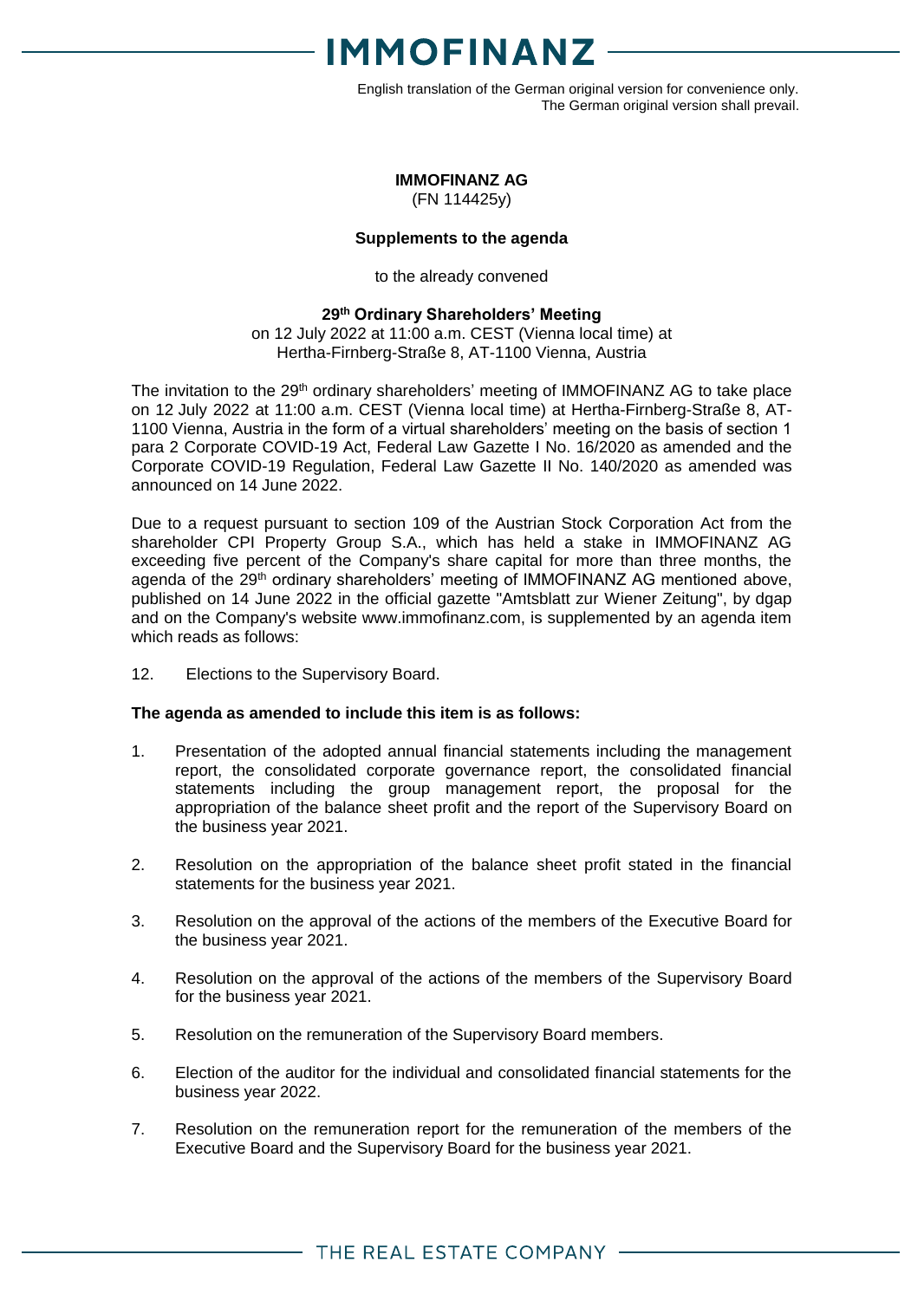# **1MOFINANZ**

English translation of the German original version for convenience only. The German original version shall prevail.

- 8. Resolution on authorisations of the Executive Board for the repurchase and sale of treasury shares other than via the stock exchange or via a public offering, also with an authorisation of the Executive Board to exclude the shareholders´ rights to a prorata disposal of their shares as well as to a pro-rata purchase of shares (exclusion of subscription rights) and the authorisation of the Executive Board to redeem treasury shares.
- 9. Resolution on the authorisation of the Executive Board to issue convertible bonds and regarding conditional capital.

Authorisation of the Executive Board to issue convertible bonds and exclusion of the shareholders' subscription rights, together with the revocation of the existing authorisation to issue convertible bonds in the unused amount as well as conditional increase of the share capital (section 159 para 2 item 1 Austrian Stock Corporation Act) and cancellation of existing conditional capitals in the unused amount as resolved upon at the shareholder's meetings (i) of 11 May 2018 (Article 4 para (5) of the Articles of Association), (ii) of 02 October 2009 (amended by resolution of 01 December 2015) (Article 4 para (7) of the Articles of Association), (iii) of 28 September 2011 (amended by resolution of 01 December 2015) (Article 4 para (9) of the Articles of Association) and (iv) of 01 December 2015 (Article 4 para (10) of the Articles of Association) as well as corresponding amendments to the Articles of Association in Article 4 (Registered Capital and Shares), respectively.

- 10. Resolution on a new authorisation of the Executive Board to increase the share capital pursuant to Section 169 Austrian Stock Corporation Act (authorized capital) against contributions in cash and/or in kind including the authorisation of the Executive Board to exclude the shareholders' subscription rights, together with the revocation of the authorisation granted to the Executive Board to increase the share capital (authorized capital) in the unused amount and together with the related amendments to the Articles of Association in section 4 (Registered Capital and Shares).
- 11. Resolution on the remuneration policy for the Executive Board.
- 12. Elections to the Supervisory Board.

### **Further documents for the shareholders' meeting**

Pursuant to section 108 para 3 and 4 in connection with section 109 para 2 Austrian Stock Corporation Act, the following documents are now available on the company's website at www.immofinanz.com:

- Shareholder request pursuant to section 109 Austrian Stock Corporation Act of the shareholder CPI Property Group S.A.
- Proposed resolution on the requested agenda item including reasoning
- Declaration pursuant to section 87 para 2 Austrian Stock Corporation Act of the person proposed for election